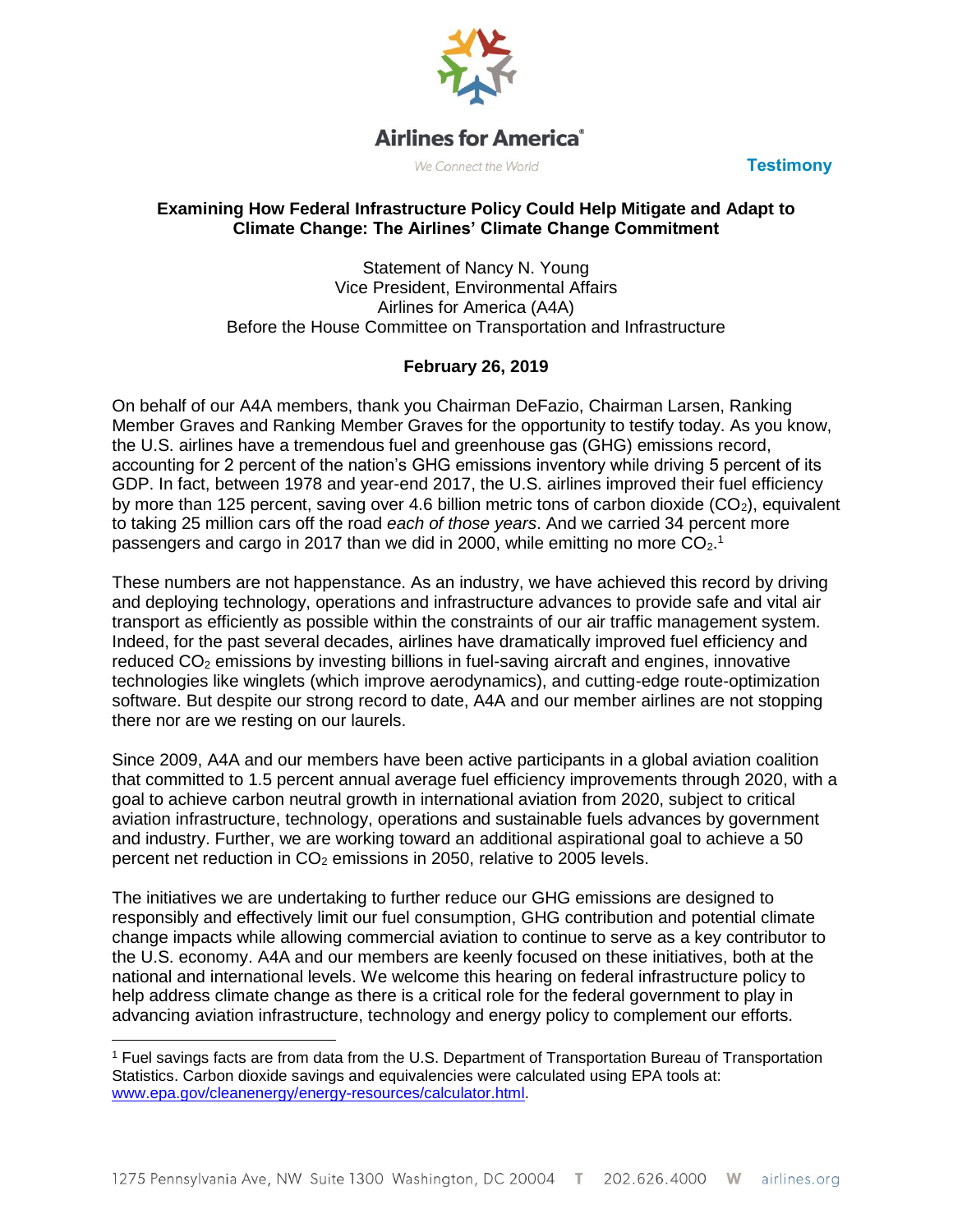#### *The U.S. Airlines Are Extremely GHG Efficient and Are Committed to Further Limiting Their GHG Footprint*

The U.S. airlines have a decidedly strong GHG emissions track record that is often overlooked or misstated. We contribute just under 2 percent of the nation's GHG emissions inventory. To put that into context, as illustrated in Figure 1 below, passenger vehicles (cars and light duty trucks) account for over 17 percent and power plants for 28 percent of the total inventory. The picture is similar when viewed on a global basis with worldwide commercial aviation contributing approximately 2 percent of man-made GHGs.<sup>2</sup>



### **FIGURE 1. THE U.S. GHG INVENTORY BY SECTOR<sup>3</sup>**

l

At the same time, U.S. commercial aviation is vitally important to local, national, and global economies, supporting a large percentage of U.S. economic output. Indeed, in 2014, commercial aviation drove 10.2 million U.S. jobs, \$1.5 trillion in economic activity and 5 percent of our nation's GDP.<sup>4</sup> And in 2017, U.S. air-travel exports of \$41 billion helped fuel \$211 billion

<sup>2</sup> Air Transport Action Group, Aviation Benefits Beyond Borders (2018), available at [https://aviationbenefits.org/media/166344/abbb18\\_full-report\\_web.pdf](https://aviationbenefits.org/media/166344/abbb18_full-report_web.pdf) (citing the 2017 Global Carbon Project, Global Carbon Budget, available at [https://www.icos-cp.eu/GCP/2017\)](https://www.icos-cp.eu/GCP/2017).

<sup>3</sup> U.S. EPA, Inventory of U.S. Greenhouse Gas Emissions and Sinks: 1990-2016 (April 2018), Table ES-6: U.S. [GHG] Allocated to Economic Sectors at ES-24; Table A-119: Total U.S. [GHG] Emissions from Transportation and Mobile Sources at A176-77.

<sup>4</sup> *See* FAA, *The Economic Impact of Civil Aviation on the U.S. Economy* (Nov. 2016), available at [https://www.faa.gov/air\\_traffic/publications/media/2016-economic-impact-report\\_FINAL.pdf.](https://www.faa.gov/air_traffic/publications/media/2016-economic-impact-report_FINAL.pdf)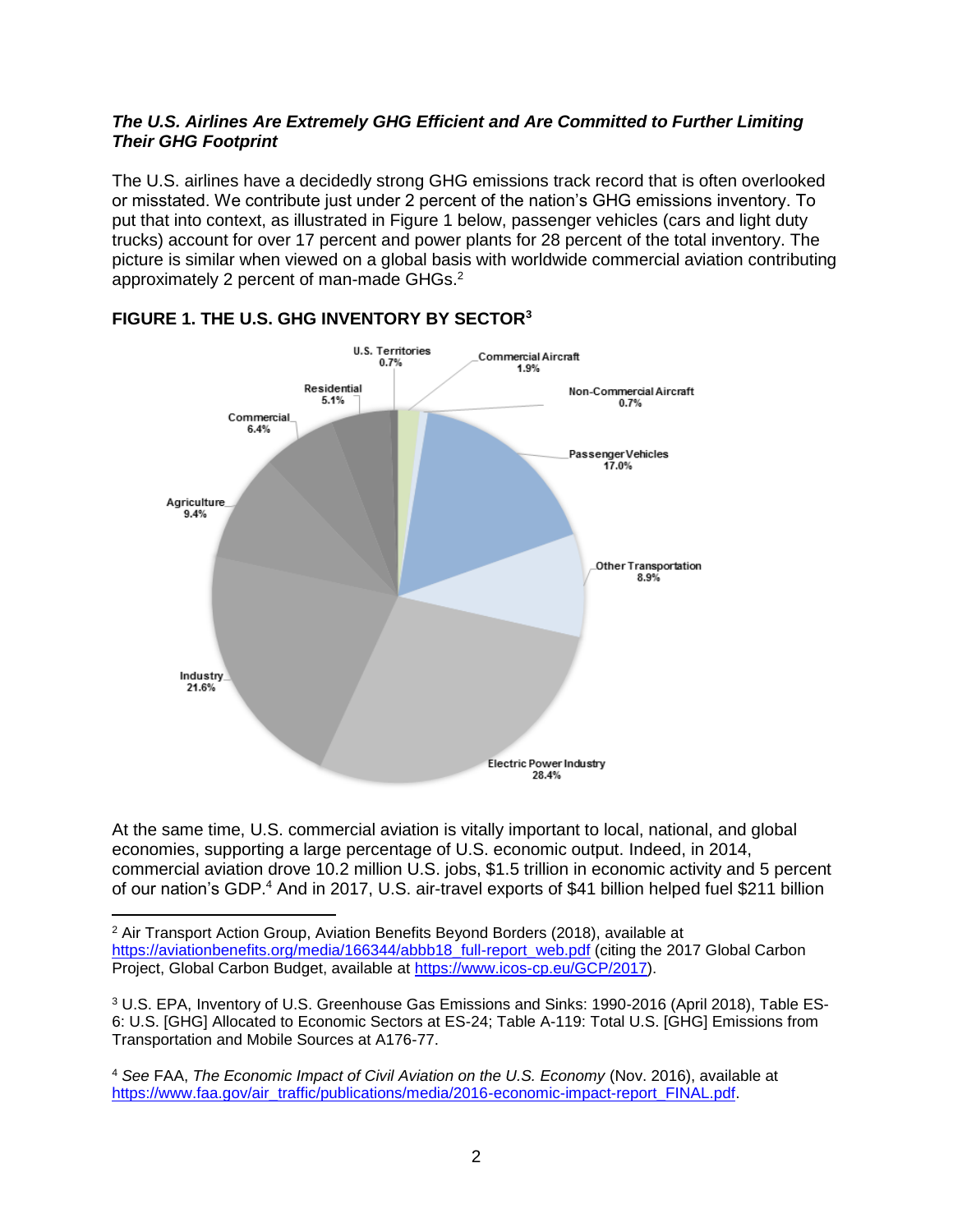in other U.S. travel and tourism exports. <sup>5</sup> Comparing the U.S. airline industry's economic output to its GHG output, it is clear that commercial aviation is an extremely GHG-efficient economic engine.

Our global aviation coalition continues to meet our 2009 commitment of a 1.5 percent annual average fuel efficiency improvement, and we are working on our goal to achieve carbon neutral growth in international aviation from 2020, subject to critical aviation infrastructure and technology advances achieved by government and industry. As detailed below, our primary focus is on getting further fuel efficiency and emissions savings through new aircraft technology, operations and infrastructure improvements and sustainable alternative jet fuel (SAJF). In addition, consistent with the mandates in Public Law 112-200, A4A and our member airlines have supported two significant international fuel efficiency and GHG savings agreements adopted in 2016 under the auspices of the United Nations body that sets standards and recommended practices for international aviation, the International Civil Aviation Organization (ICAO). Notably, industry and government collaboration remains critical to our efforts.

#### *Examples of Technology, Operations and Infrastructure Initiatives*

With fuel being one of the highest and most volatile cost centers for airlines – and every penny of increased fuel price equating to an additional \$200 million fuel bill per year – the U.S. airlines' environmental and economic interests in saving fuel and reducing emissions align. Accordingly, the U.S. airlines have been able to deliver tremendous economic output while reducing our emissions through reinvestment in technology and more fuel-efficient operations on the ground and in the sky. Indeed, today's airplanes are more technologically advanced – they are quieter, cleaner and use less fuel than ever before – and airlines are flying them in ways that take maximum advantage of the technology within the constraints of our current air traffic management (ATM) system. This flight optimization reduces fuel burn and environmental impacts. Some examples of the advancements that have resulted in the U.S. airlines' 125 percent fuel efficiency improvement since 1978 and will continue to support improvements include:

• **Upgrading Fleets**. With recently improved finances, the U.S. airlines and aircraft operators have been able to invest billions of dollars to upgrade their fleets with newer, quieter aircraft that produce less noise and fewer emissions. For example, U.S. airlines purchased more than 480 new aircraft in 2017, with more than 1,550 additional planes expected in the coming years. Our airlines have also made significant investments in winglets, altering fan blades, and other measures that improve aerodynamics. By way of example, in 2017, Alaska Airlines finalized installation of split scimitar winglets on all of its eligible 737 aircraft. With such winglets enabling aircraft to be approximately 4.5 percent more fuel efficient than those without winglets, Alaska improved average fuel efficiency by over 34,000 gallons per aircraft *each year*. And Alaska's new 737NG aircraft are modified when they receive them, making the aircraft as fuel efficient as possible upon entry into service.<sup>6</sup> Accordingly, in

 $\overline{a}$ 

<sup>5</sup> Bureau of Economic Analysis, International Transactions (ITA) Table 3.1 - U.S. International Trade in Services Lines 8, 12 and 1, available at

[http://www.bea.gov/iTable/iTable.cfm?ReqID=62&step=1#reqid=62&step=6&isuri=1&6210=1&6200=51,](http://www.bea.gov/iTable/iTable.cfm?ReqID=62&step=1#reqid=62&step=6&isuri=1&6210=1&6200=51) and [http://travel.trade.gov/research/reports/recpay/index.html.](http://travel.trade.gov/research/reports/recpay/index.html)

<sup>&</sup>lt;sup>6</sup> This and other fuel and emissions savings initiatives are detailed in Alaska's sustainability report, available at [http://www.flysustainably.com/wp-content/uploads/2018/09/AlaskaAirReport-Final-](http://www.flysustainably.com/wp-content/uploads/2018/09/AlaskaAirReport-Final-092418.pdf)[092418.pdf.](http://www.flysustainably.com/wp-content/uploads/2018/09/AlaskaAirReport-Final-092418.pdf)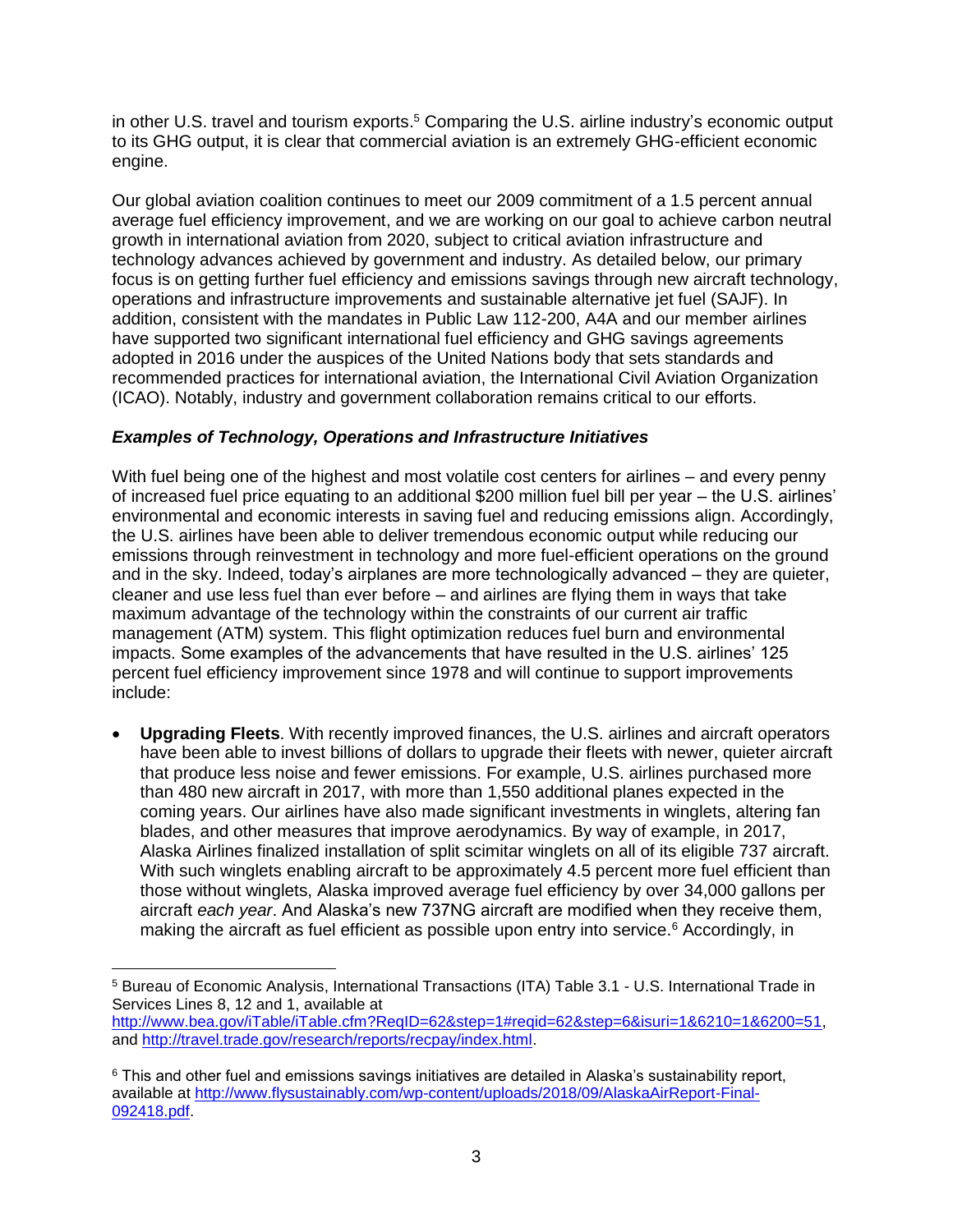2017, Alaska's scimitar winglets modification saved an additional 4.5 million gallons of fuel, equating to a reduction of 42,633 metric tons of  $CO<sub>2</sub>$ .

• **Introduction of Innovative, Cutting-Edge Technologies and Improved In-Flight Operations**. Our airlines also are investing billions of dollars in technologies to enable more efficient flight paths. For example, the airlines have undertaken equipage for Required Navigation Performance (RNP) and Performance-Based Navigation (PBN) procedures, which provide navigation capability to fly a more precise path into and out of airports.<sup>7</sup> A4A airlines also have deployed increasingly sophisticated software to analyze flight paths and weather conditions, allowing aircraft to fly more direct, efficient routes where the ATM system is able to accommodate them.

A4A airlines continue to do all they can within the existing ATM system to utilize programs to optimize speed, flight path and altitude, which not only reduces fuel consumption and emissions in the air but avoids wasting fuel waiting for a gate on the ground. In addition to pursuing the use of RNP approach procedures at additional locations, A4A carriers – such as UPS Airlines at its hub in Louisville – have worked with FAA to pioneer protocols for optimized profile descents (OPDs) (also referred to as "continuous descent arrivals"), which reduce both emissions and noise, and we are doggedly pursuing implementation of OPDs where the existing ATM system allows. Demonstrating that the efforts extend to the smallest details of airline operation, our members also have worked on redistribution of weight in the belly of aircraft to improve aerodynamics and have introduced life vests on certain domestic routes, allowing them to overfly water on a more direct route.

• **Improved Ground Operations**. A4A airlines also are employing single-engine taxiing when conditions permit, redesigning hubs and schedules to alleviate congestion and converting to electric ground support equipment (GSE) when feasible. For example, as part of Southwest Airlines' ongoing program to modernize its GSE fleet, the company invested \$7.9 million in electric vehicles in 2017.<sup>8</sup> Further, our airlines are improving ground operations by plugging into electric gate power where available to avoid running auxiliary power units (APUs). By way of example, American Airlines' "Fuel Smart" program is securing emissions reductions by such means, as well as washing engine components for maximum efficiency, and other initiatives. <sup>9</sup> Similarly, while Hawaiian Airlines already provides external gate power to its narrow-body fleet between the Hawaiian Islands, the airline has made significant headway toward its goal of having gate power available to its entire wide-body fleet within three minutes of arrival as aircraft fly between Hawaii, 11 U.S. gateway cities and 10 international

<sup>&</sup>lt;sup>7</sup> In fact, Alaska Airlines pioneered the application of RNP technology during the mid-1990s to help aircraft land at some of the world's most remote and geographically challenging airports in the state of Alaska.

<sup>8</sup> *See* Southwest Airlines, "One Report" (2017), available at [http://southwestonereport.com/2017/stories/electricity-sparks-fuel-savings/.](http://southwestonereport.com/2017/stories/electricity-sparks-fuel-savings/)

<sup>9</sup> *See* American Airlines, 2017 Corporate Responsibility Report, available at [http://s21.q4cdn.com/616071541/files/doc\\_downloads/crr/CRR-Report-2017.pdf.](http://s21.q4cdn.com/616071541/files/doc_downloads/crr/CRR-Report-2017.pdf) In addition to achieving savings in costs and GHG emissions, Fuel Smart translates a portion of its APU fuel savings into a donation to the Gary Sinise Foundation for the purposes of providing travel for active duty military members, veterans, first responders and their family members in need. Since Fuel Smart launched in 2010, American has generated nearly \$4 million in contributions through the program, helping more than 6,800 service members and their families travel to receive the support they need.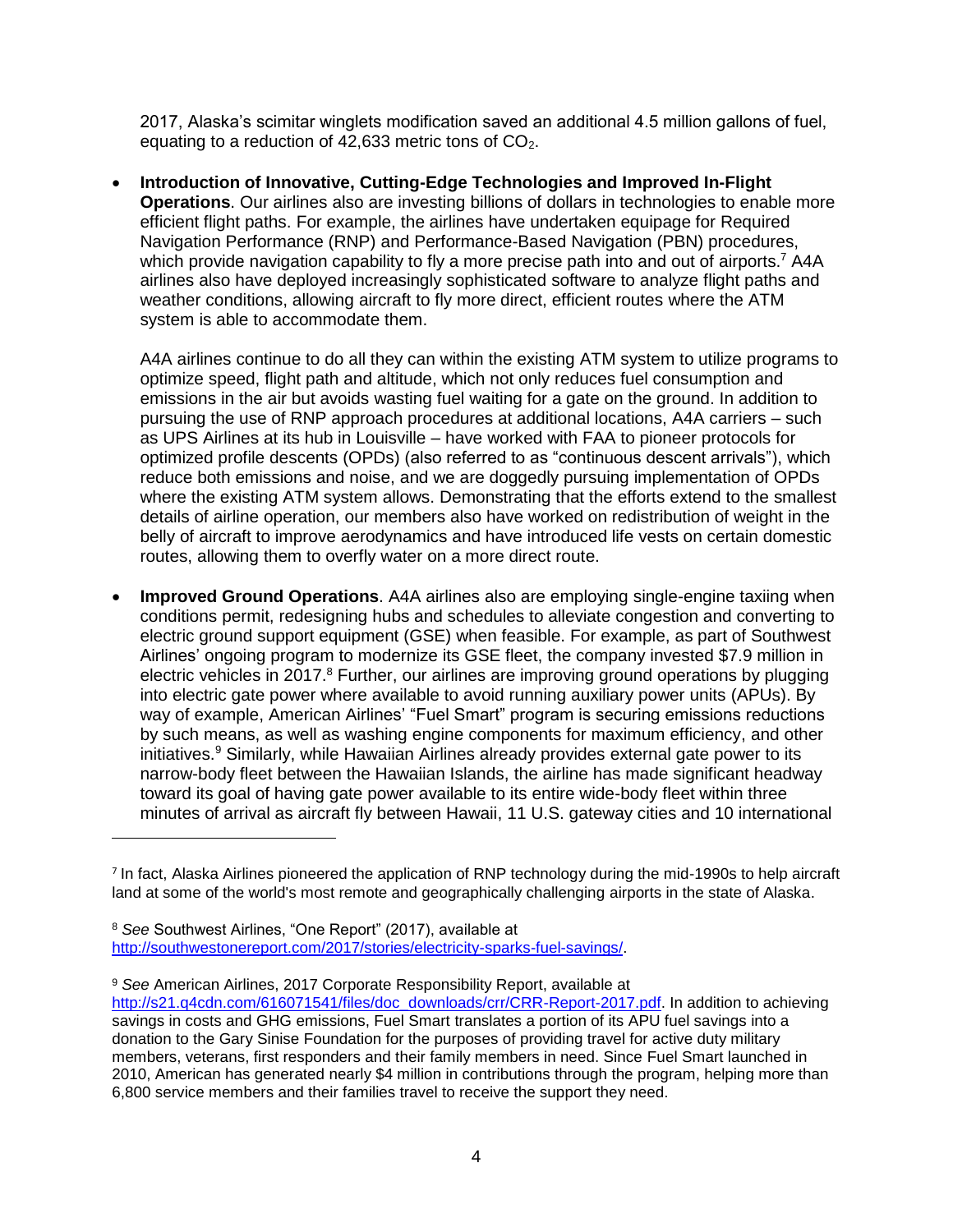destinations, with the potential to reduce Hawaiian's APU usage by an estimated 30 minutes per flight, saving some 620,000 gallons of fuel annually and cutting  $CO<sub>2</sub>$  emissions by 5,933 metric tons.<sup>10</sup>

• **Reducing Onboard Weight**. A4A airlines continue to exhaustively review ways, large and small, to reduce aircraft weight – removing seat-back phones, excess galley equipment and magazines, introducing lighter seats and beverage carts, stripping primer and paint and a myriad of other detailed measures to improve fuel efficiency. For example, by replacing flight bags with flight crew tablets, UPS reduced the weight associated with these critical materials by 70 pounds, with the reduced fuel burn equating to 1,400 metric tons of  $CO<sub>2</sub>$  emissions avoided.<sup>11</sup>

In addition to the above types of measures, A4A and our members continue to partner with FAA, NASA, research entities and other aviation stakeholders to advance research, development and deployment of breakthrough technologies and operational and infrastructure advances. The Continuous Lower Energy, Emissions & Noise or "CLEEN" program is a key initiative in this regard. This FAA-industry public-private partnership is focused on near-tomedium term aircraft engine and technology breakthroughs for lower emissions and noise, enhanced energy efficiency and aviation alternative fuels. The program, which requires a oneto-one match of private dollars, has enabled the development of new technologies such as the Adaptive Trailing Edge (ATE) on the aircraft wing, providing up to a 2 percent reduction in aircraft fuel burn and a 1.7 decibel reduction in aircraft noise; the Twin Annular Premixed Swirler (TAPS) II advanced engine combustor, yielding significant reductions in emissions of oxides of nitrogen (NOx); and geared turbofan engine technologies, contributing to a 20 decibel aircraft noise reduction and a 20 percent fuel burn reduction.

Another critical program is the FAA Center of Excellence for Alternative Jet Fuels and the Environment (ASCENT), the university-based research vehicle for the FAA to discover, analyze, and develop science- and technology-based solutions to support the growth of the U.S. aviation industry by addressing the energy and environmental challenges the industry faces. This program also requires a one-to-one match of private-to-federal funding and supports work by sixteen university partners across the country. In addition to providing a better understanding of aviation environmental impacts that shape industry and government energy and environmental work, ASCENT's applied research has helped with the development of air traffic procedures and airport infrastructure configuration to enhance the efficiency of U.S. aviation.

And for advanced, future airframe and engine technologies, the aviation industry collaborates with NASA through its Aeronautics Research (ARMD) program, which is considering transformative configurations, including light weight, high aspect ratio wings; unconventional structures; advanced propulsion; and electrified aircraft propulsion, among other radical concepts.

<sup>10</sup> *See* Hawaiian Airlines' Airport Operations Lowering Fuel Use, Carbon Emissions, available at [https://newsroom.hawaiianairlines.com/releases/hawaiian-airlines-airport-operations-lowering-fuel-use](https://newsroom.hawaiianairlines.com/releases/hawaiian-airlines-airport-operations-lowering-fuel-use-carbon-emissions)[carbon-emissions.](https://newsroom.hawaiianairlines.com/releases/hawaiian-airlines-airport-operations-lowering-fuel-use-carbon-emissions)

<sup>11</sup> *See* UPS 2017 Corporate Sustainability Progress Report available at [https://sustainability.ups.com/media/2017\\_UPS\\_CSR.pdf.](https://sustainability.ups.com/media/2017_UPS_CSR.pdf)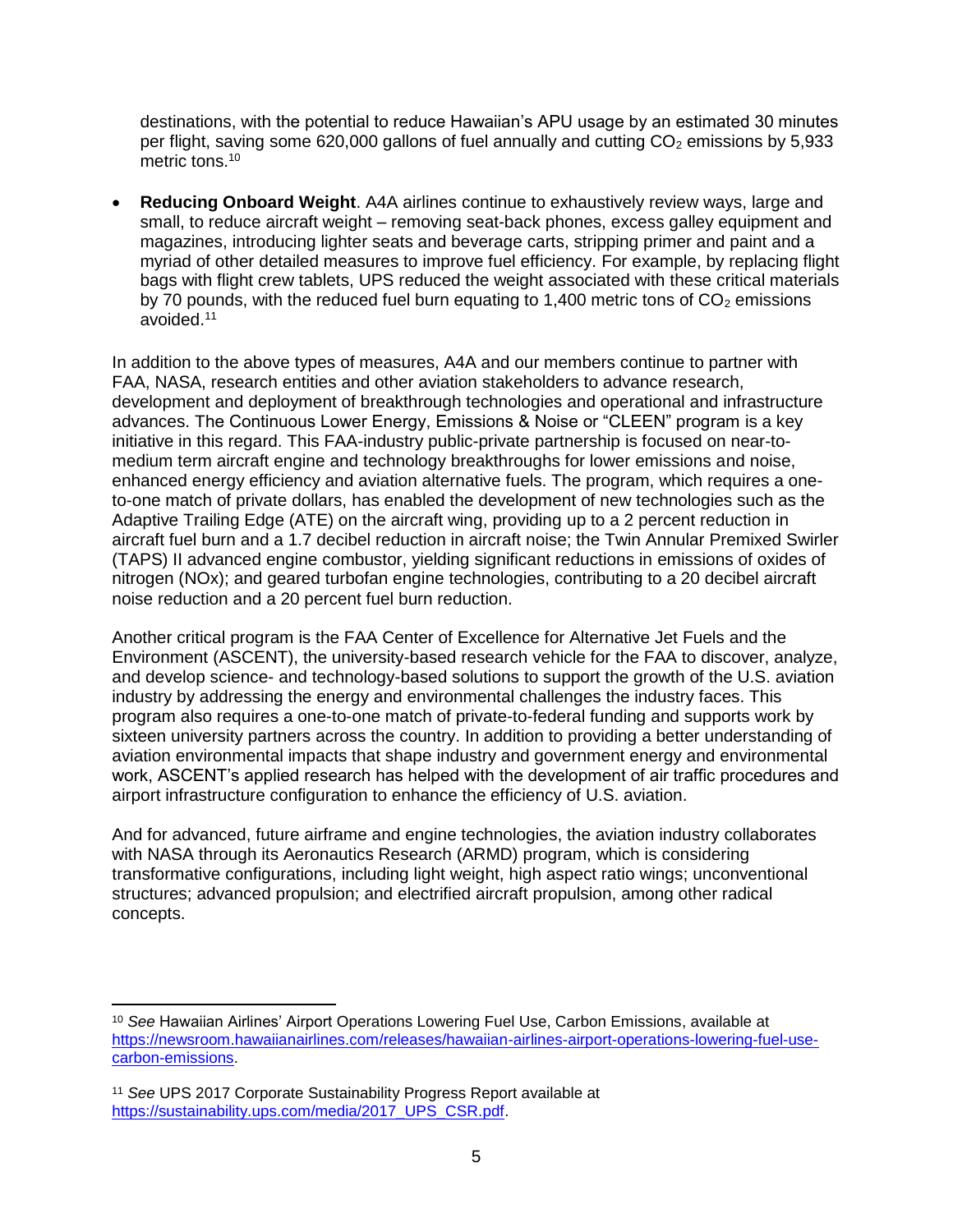### *The Development and Deployment of SAJF*

Recognizing that improving fuel efficiency with today's petroleum-based energy supply can only take us so far, A4A and our members are dedicated to developing commercially viable, environmentally friendly alternative jet fuel, which could be a game-changer in terms of aviation's output of GHG emissions while enhancing U.S. energy independence and security.

To be sustainable, alternative jet fuel must meet three core criteria. It must be demonstrated to be (1) as safe as petroleum-based fuels for powering aircraft; (2) more environmentally friendly than petroleum-based fuels; and (3) capable of being produced to provide cost-competitive, reliable supply. A4A and our members have been working with government partners and other stakeholders in a concerted effort to meet these criteria – and we have made tremendous progress, having moved from test flights to commercial and military flights with SAJF. But we must continue to tackle each challenge, using every tool to attain full viability.

As the challenges to standing up a self-sustaining aviation alternative fuels industry cut across multiple disciplines – from aviation, to agriculture, fuel production, investment capital, logistics and beyond – no one initiative or program can do it all. Yet, the U.S. aviation industry determined early on that a coordinating body would be needed to establish a clear vision and leverage the efforts across initiatives. Accordingly, in 2006, A4A, FAA, the Aerospace Industries Association (AIA) and Airports Council International-North America (ACI-NA) co-founded the Commercial Aviation Alternative Fuels Initiative® (CAAFI) to serve as the driving and coordinating force for the industry's efforts. "CAAFI's goal is to promote the development of alternative jet fuel options that offer equivalent levels of safety and compare favorably on cost with petroleum-based jet fuel, while also offering environmental improvement and security of energy supply."<sup>12</sup> Through CAAFI, we have worked to address and overcome the challenges to commercial-scale deployment of SAJF – ensuring safety and environmental benefit while working to achieve supply reliability and cost-competitiveness.

## **1. SAJF – Ensuring Safety**

No matter what issue or challenge we face, airlines never lose sight of their core mission: safety. Our fuels must meet rigorous specifications that ensure safe operation, whether in the icy cold at 30,000 feet or while filling tanks on the ground at airports crowded with activity. Accordingly, before an alternative fuel can be approved for commercial use, it must meet rigorous safety and performance standards set out in the applicable specification, which is controlled by ASTM International, an organization devoted to the development and management of standards for a wide range of industrial products and processes. This specification, in turn, is included in FAA product approvals and required air-carrier manuals.

One of CAAFI's most significant contributions to date has been the development of the approval process for alternative jet fuels through ASTM. Not surprisingly, the original jet fuel specification, ASTM D1655, titled "Standard Specification for Aviation Turbine Fuels," covered only jet fuels derived from specific fossil-fuel sources. The CAAFI team worked within ASTM to identify means for gaining approval of jet fuels derived from alternative feedstocks provided that those

l

<sup>12</sup> *See* [www.caafi.org.](http://www.caafi.org/)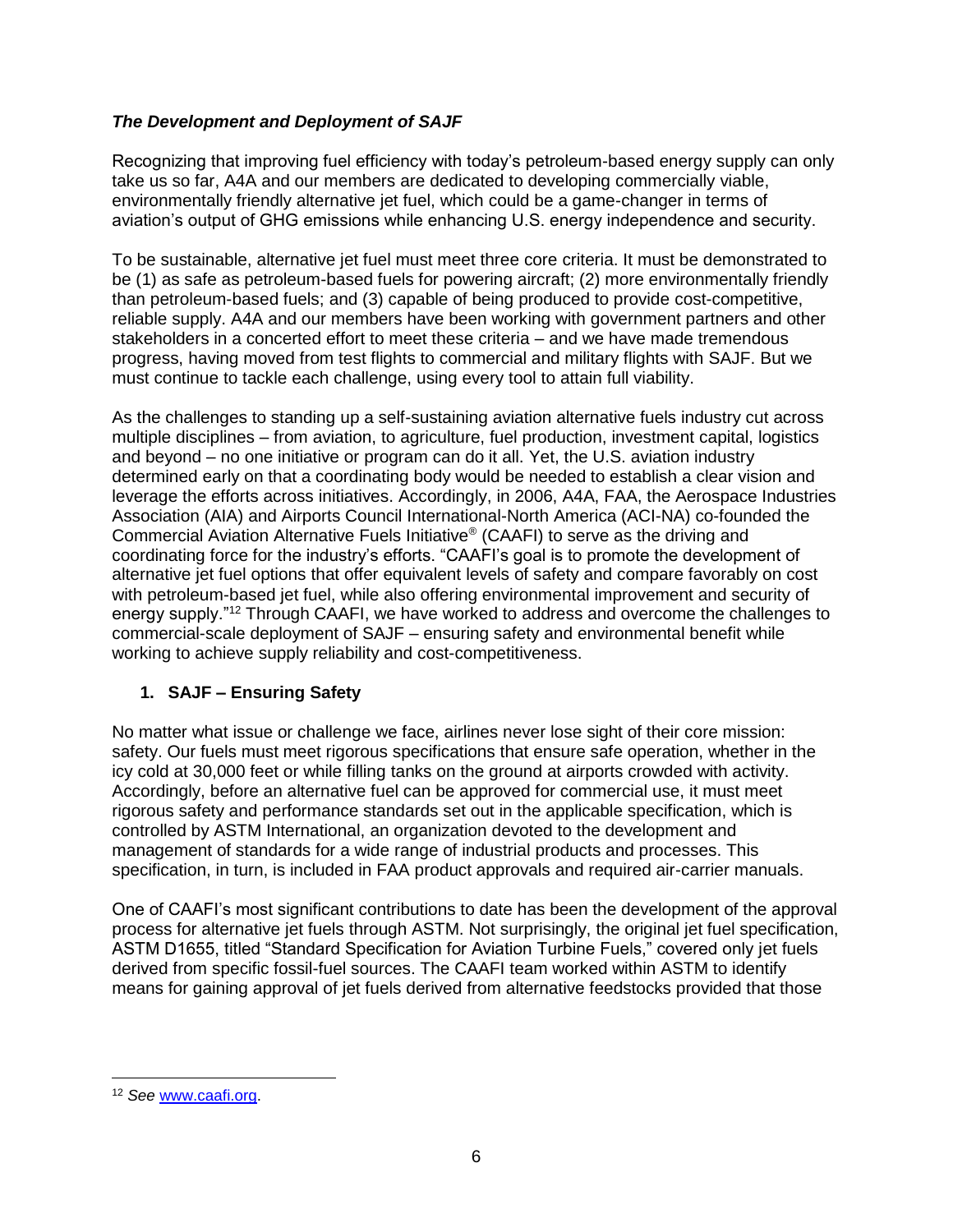fuels are equally safe and effective.<sup>13</sup> As a result, in August 2009, after completing its rigorous review process, ASTM approved D7566, "Aviation Turbine Fuel Containing Synthesized Hydrocarbons." This specification allows for alternatives that demonstrate that they are safe, effective and otherwise meet the specification and fit-for-purpose requirements to be deployed as jet fuels, on par with fuels under ASTM D1655. It is structured, via annexes, to accommodate different classes of alternative fuels when they are demonstrated to meet the relevant requirements. As shown in Figure 2, we now have five approved "pathways" for SAJF production, and more are currently undergoing the rigorous review and approval process.

| <b>PATHWAYS/PROCESS</b>                                                                 | <b>FEEDSTOCK EXAMPLES</b>                                                                                               | <b>DATE OF</b><br><b>APPROVAL</b>        | <b>BLENDING</b><br><b>LIMIT</b> |
|-----------------------------------------------------------------------------------------|-------------------------------------------------------------------------------------------------------------------------|------------------------------------------|---------------------------------|
| Fischer-Tropsch Synthetic<br>Paraffinic Kerosene (FT-<br>SPK)                           | Biomass (forestry residues, grasses,<br>municipal solid waste)                                                          | 2009                                     | Up to $50\%$                    |
| <b>Hydroprocessed Esters and</b><br>Fatty Acids (HEFA-SPK)                              | Oil-bearing biomass (e.g., algae, jatropha, camelina,<br>carinata)                                                      | 2011                                     | Up to $50\%$                    |
| <b>Hydroprocessed Fermented</b><br><b>Sugars to Synthetic</b><br>Isoparaffins (HFS-SIP) | Microbial conversion of sugars to hydrocarbon                                                                           | 2014                                     | Up to $10\%$                    |
| FT-SPK with aromatics (FT-<br>SPK/A)                                                    | Renewable biomass such as municipal solid waste,<br>agricultural wastes and forestry residues, wood and<br>energy crops | 2015                                     | Up to $50\%$                    |
| Alcohol-to-Jet Synthetic<br>Paraffinic<br>Kerosene (ATJ-SPK)                            | Agricultural wastes products (stover, grasses,<br>forestry slash, crop straws)                                          | 2016<br>(plus added)<br>feedstocks 2018) | Up to $30\%$                    |

### **FIGURE 2. Approved SAJF "Pathways" Under ASTM D7566**

By meeting the rigorous jet fuel specification and fit-for-purpose requirements, sustainable alternative jet fuels are demonstrated to be "drop-in" fuels, completely compatible with existing airport fuel storage and distribution methods and airplane fuel systems. Accordingly, they do not carry added infrastructure costs for airlines, fuel distributors or airport authorities, enhancing prospects for their commercial viability.

## **2. Ensuring Environmental Benefit**

We also have made tremendous progress on demonstrating whether a particular alternative jet fuel provides environmental benefit relative to petroleum-based fuel. As carbon is fundamental to powering aircraft engines, this and the  $CO<sub>2</sub>$  generated upon combustion cannot be eliminated from drop-in jet fuels, but they can be reduced, either through increasing the per-unit energy provided in the fuel, reducing carbon somewhere along the "lifecycle" of the fuel, or some combination of the two. Indeed, there can be emissions all along the "life" of the fuel – from growing or extracting the feedstock, transporting that raw material, refining it, transporting the finished fuel product and using it. By examining the emissions generated at each point in the

 $\overline{a}$ <sup>13</sup> CAAFI worked within ASTM to issue a specific standard to facilitate the approval of alternative jet fuel made from varying feedstocks and production processes, ASTM D4054, "Standard Practice for Qualification and Approval of New Aviation Turbine Fuels and Fuel Additives."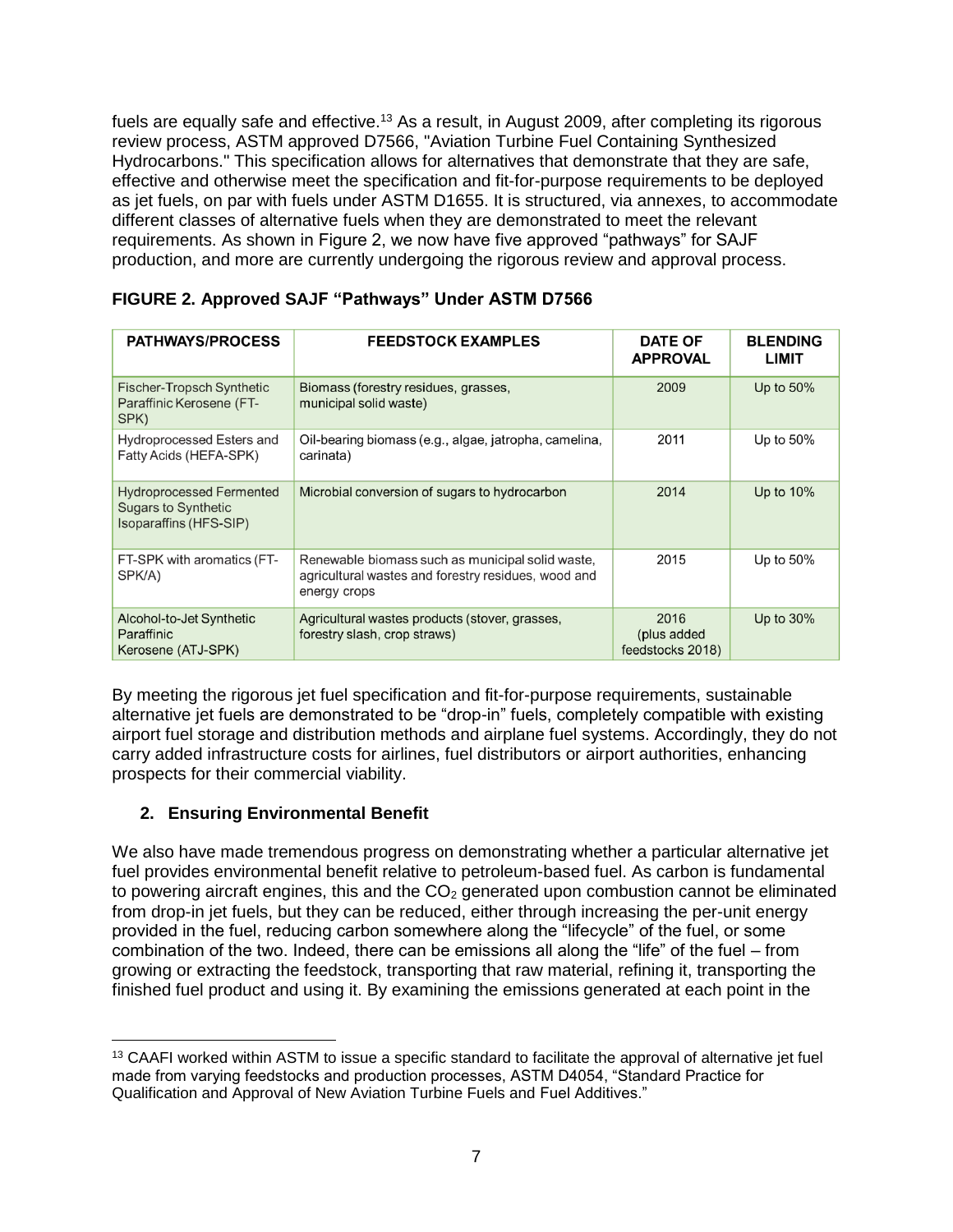lifecycle, one can ensure that the emissions benefits that are sought are in fact real and do not create emissions "dis-benefits" along the way.

Ensuring the environmental benefit of alternative aviation fuels is critical to A4A and its member airlines. Accordingly, as far back as 2008, we agreed on a set of alternative fuels principles, which include a commitment that the alternative fuels we accept need to have reduced lifecycle GHG emissions compared to today's fuels and not compete with food production. In that commitment, we agreed to work through CAAFI to ensure this. Accordingly, CAAFI's Sustainability Team,<sup>14</sup> which I co-lead along with Dr. James Hileman of the FAA, has developed and supported seminal guidance on the methodologies for lifecycle analysis of alternative aviation fuels<sup>15</sup> and case studies that use these methodologies.<sup>16</sup> SAJF has been demonstrated to achieve up to an 80 percent lifecycle GHG savings relative to petroleum-based fuel.<sup>17</sup> In addition, a comprehensive assessment under the Transportation Research Board's Airport Cooperative Research Program (ACRP) confirms that the use of SAJF can reduce more than just GHG emissions, including emissions of sulfur oxides (SOx), particulate matter (PM), carbon monoxide, unburned hydrocarbon emissions, and NOx.<sup>18</sup>

While seeking emissions benefits from SAJF, A4A and its members also recognize that use of such fuels must not create environmental problems in other areas. SAJF must be produced in a fashion meeting all relevant environmental criteria, including land use, water management and the like. Put another way, the production, transport and use of these fuels generally must be deemed "sustainable." Accordingly, CAAFI also has provided peer-review guidance on making sure relevant sustainability criteria are met.<sup>19</sup>

## **3. Fostering Supply Reliability and Commercial Viability**

As noted by Bill Harrison, Technical Advisor for Fuels and Energy at the U.S. Air Force Research Laboratory, scaling up supply and making SAJF cost-competitive may well be the

<sup>17</sup> International Air Transport Association, Sustainable Aviation Fuels: Fact sheet, available at [https://www.iata.org/pressroom/facts\\_figures/fact\\_sheets/Documents/fact-sheet-alternative-fuels.pdf.](https://www.iata.org/pressroom/facts_figures/fact_sheets/Documents/fact-sheet-alternative-fuels.pdf)

<sup>18</sup> *See* Transportation Research Board, ACRP Project 02-80: "State of Industry Report on Air Quality Emissions from Sustainable Alternative Jet Fuels," at 5 (April 2018) (available at [http://www.trb.org/Aviation1/Blurbs/177509.aspx\)](http://www.trb.org/Aviation1/Blurbs/177509.aspx).

l <sup>14</sup> CAAFI's Sustainability resources are available at: [http://www.caafi.org/focus\\_areas/sustainability.html.](http://www.caafi.org/focus_areas/sustainability.html)

<sup>15</sup> *See* "Framework and Guidance for Estimating Greenhouse Gas Footprints of Aviation Fuels (Final Report) (2009, AFRL-WP-TR-2009-2206); *see also* Young, CAAFI Environment Team: Developing Tools & Means to Address Environmental Issues (April 16, 2013), available at [http://www.caafi.org/files/presentations/Environment\\_Young\\_ABLC\\_Apr17\\_2013.pdf.](http://www.caafi.org/files/presentations/Environment_Young_ABLC_Apr17_2013.pdf)

<sup>16</sup> *See, e.g.*, Stratton, Wong & Hileman, Life Cycle Greenhouse Gas Emissions from Alternative Jet Fuels (April 2010).

<sup>19</sup> *See* CAAFI, Alternative Jet Fuel Environmental Sustainability Overview (July 2013), available at [http://www.caafi.org/information/pdf/Sustainability\\_Guidance\\_\\_Posted\\_2013\\_07.pdf.](http://www.caafi.org/information/pdf/Sustainability_Guidance__Posted_2013_07.pdf) CAAFI also provides a step-by-step overview of sustainability review processes on its webpage at [http://www.caafi.org/focus\\_areas/sustainability.html.](http://www.caafi.org/focus_areas/sustainability.html)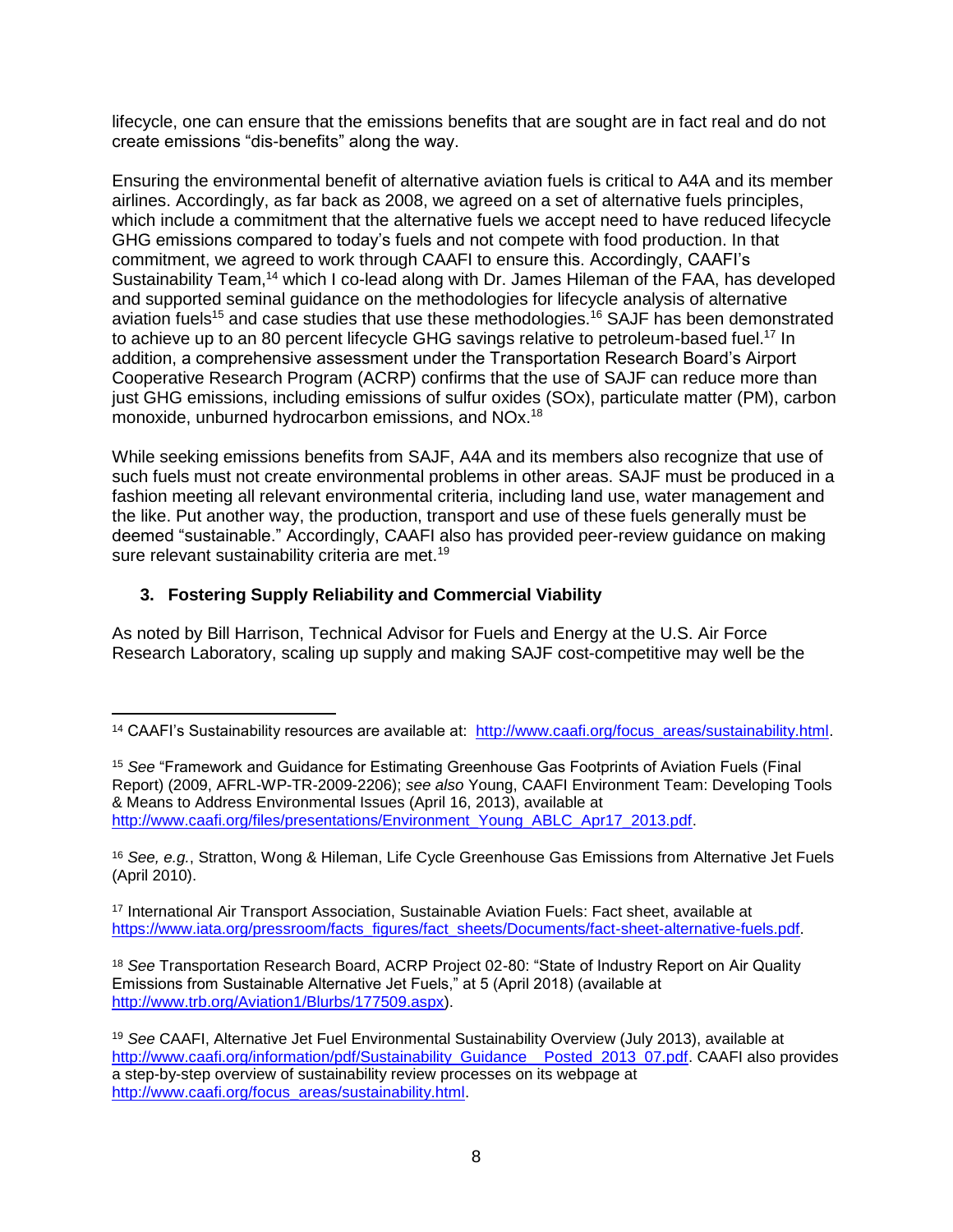most significant challenge to its full-scale commercial deployment.<sup>20</sup> A key role that A4A and its member airlines are playing as end-users of such fuels is to send appropriate market signals to would-be producers, the farmers and others who generate energy feedstock, and investors in the alternative fuels industry.<sup>21</sup> Further, A4A entered into a "Strategic Alliance for Alternative Aviation Fuels" with the U.S. Department of Defense's Defense Logistics Agency-Energy (DLA-Energy, which previously was known as the Defense Logistics Agency's Defense Energy Support Center) to further encourage alternative fuel producers to include SAJF in their product slate. Our vigorous pursuit of SAJF has sent an unmistakable signal: U.S. airlines are committed to making SAJF viable and will do their part to overcome the obstacles that may stand in the way. But we recognize that we cannot do it alone. Ongoing commitment in publicprivate partnerships is needed to get the alternative aviation fuels industry over the cusp, just as was the case when the federal government jump-started the Internet, satellite systems and other backbone infrastructure – working with industry to help make these ventures selfsustaining.

While CAAFI has focused on supply reliability and commercial viability, other public-private partnerships and initiatives have been needed to spur investment in this new supply chain. Perhaps most notable in this regard is the *Farm to Fly* initiative, which A4A, the U.S. Department of Agriculture (USDA) and Boeing created in 2010 to help meet the direction set in the 2008 Farm Bill that U.S. programs aimed at energy crops should be equally available for air transportation fuels as for ground transportation fuels.<sup>22</sup> Indeed, the aim of the original *Farm to Fly* initiative was "to accelerate the availability of a commercially viable sustainable aviation biofuel industry in the United States, increase domestic energy security, establish regional supply chains and support rural development."

The initial *Farm to Fly* initiative helped make accessible to farmers, fuel producers, airlines and military aviation a number of the tools and programs that had been available to ground-based alternative fuels for some time. It also resulted in a two-part report in January 2012 which offered a blueprint for continuing to advance opportunities for Rural America and the aviation sector through aviation biofuels.<sup>23</sup> Moreover, the initial *Farm to Fly* initiative helped spawn two regional initiatives to foster the development and deployment of alternative jet fuels derived from sustainable biomass grown in the United States. The first of these, the Sustainable Aviation Fuels Northwest (SAFN) initiative, led in part by A4A member Alaska Airlines, together with the Port of Seattle, Port of Portland, Spokane International Airport, Boeing and Washington State University, found that an aviation biofuels industry can be commercially viable in the Pacific

<sup>22</sup> Conf. Rpt. 110-627, on H.R. 2419; p. 911, May 13, 2008.

 $\overline{a}$ 

<sup>23</sup> *See* Agriculture and Aviation: Partners in Prosperity, available at [http://www.airlines.org/Documents/usda-farm-to-fly-report-jan-2012.pdf;](http://www.airlines.org/Documents/usda-farm-to-fly-report-jan-2012.pdf) *see also* Agriculture and Aviation: Partners in Prosperity: Putting Aviation at the Forefront of the President's Biofuels Targets, Part II. Industry Recommendations, available at [http://www.airlines.org/Documents/Farm\\_to\\_Fly\\_Recommendations-A4A-Boeing-Jan2012.pdf.](http://www.airlines.org/Documents/Farm_to_Fly_Recommendations-A4A-Boeing-Jan2012.pdf)

<sup>20</sup> Harrison, *Alternative Fuels: How Can Aviation Cross the Valley of Death* (Massachusetts Institute of Technology Master's Thesis, 2008).

 $21$  One of many such signals is a "how to" document on how alternative aviation fuels producers can work with airlines on purchase agreements. This document, "Guidance for Selling Alternative Fuels to Airlines," is available on the CAAFI website at [http://www.caafi.org/files/CAAFI\\_Business\\_Team\\_Guidance\\_Paper.pdf.](http://www.caafi.org/files/CAAFI_Business_Team_Guidance_Paper.pdf)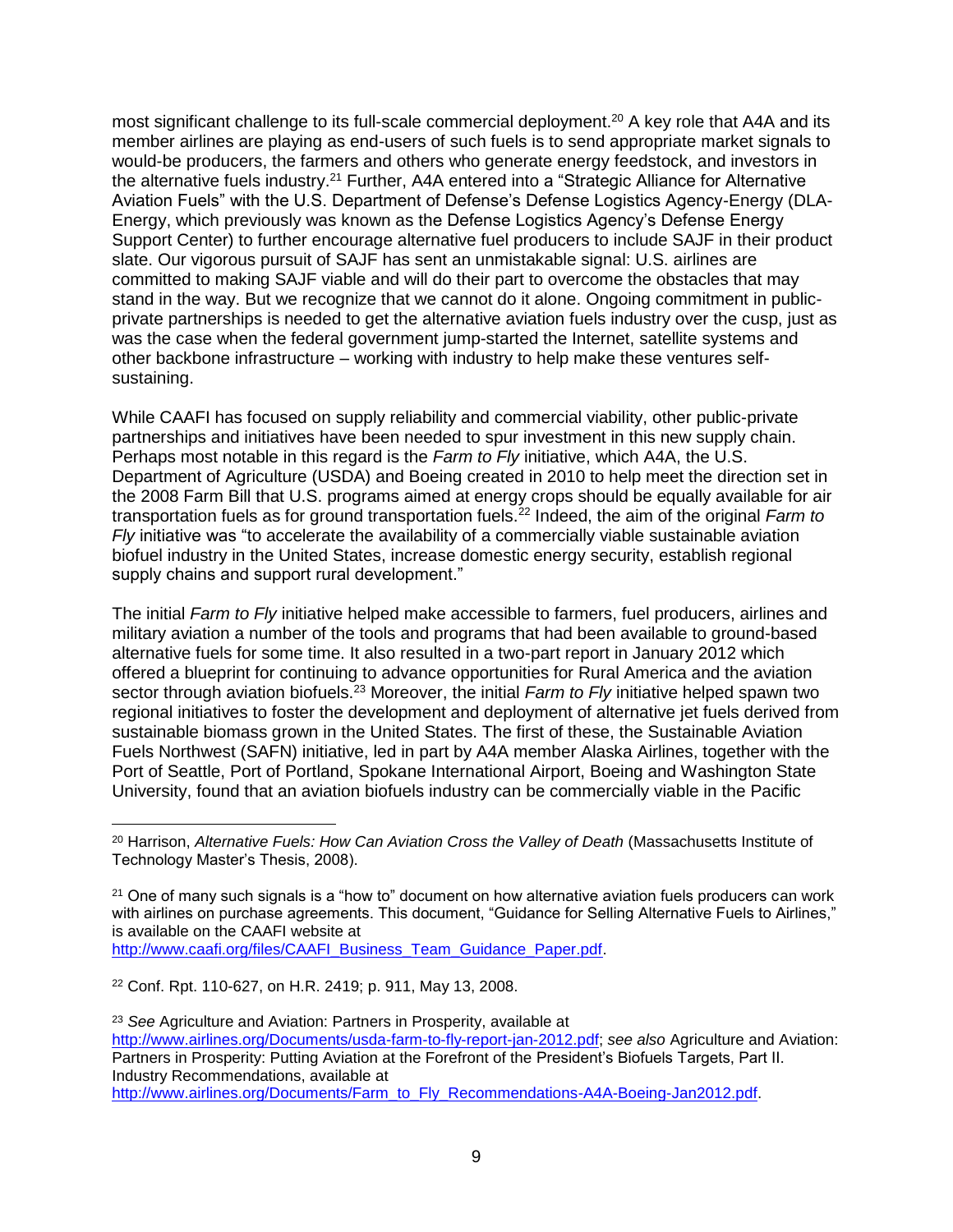Northwest and identified four, particularly promising feedstocks; oilseeds, forest residues, municipal solid wastes and algae; for generating advanced aviation biofuels.<sup>24</sup> The second, the Midwest Sustainable Aviation Biofuels Initiative (MASBI), led in part by A4A member United Airlines, Boeing, Honeywell's UOP, the Chicago Department of Aviation, and the Clean Energy Trust, developed recommendations to help "achieve the potential economic, environmental, and energy security benefits that can be delivered from a robust sustainable aviation biofuels industry in the Midwest."<sup>25</sup>

In April 2013, we launched *Farm to Fly 2.0*, bringing in additional stakeholders and expanding the supply chain reach. Although the *Farm to Fly* initiative has been important for bringing together tools and the various participants in the aviation alternative fuels supply chain, there would be no such initiative without the Energy Title programs under the Farm Bill – the most recent version of which is the Agricultural Improvement Act of 2018. While the 2018 Farm Bill included a number of energy programs, some of which are accessible to those in the supply chain for providing SAJF, we urge Congress to fully fund programs like the Biomass Crop Assistance Program (BCAP) and the Biomass Research and Development Program (BRDI) to leverage the investments that the U.S. government and the private sector have already made and provide the stability needed for further progress.

While challenges remain, our joint efforts are bearing fruit. For example, United Airlines began using commercial quantities of SAJF at Los Angeles International Airport in 2016 pursuant to an off-take agreement with AltAir Fuels to purchase up to 15 million gallons of SAJF over 3 years. United has also made a \$30 million equity investment in Fulcrum BioEnergy, which includes provisions to co-develop up to five facilities and purchase at least 90 million gallons of SAJF per year over ten years.<sup>26</sup> FedEx and Southwest Airlines have similarly committed to each purchase 3 million gallons per year from Red Rock Biofuels, and JetBlue has signed a 10-year off-take agreement with SG Preston for up to 10 million gallons per year. Further, both Alaska Airlines<sup>27</sup> and American Airlines<sup>28</sup> have signed Memoranda of Understanding with Neste for coordination and potential future deployment of SAJF. Moreover, while airlines purchase and manage all fuel purchases, they are increasingly partnering with airports and other stakeholders to help assess the potential for deployment of SAJF at particular airports in areas where SAJF production is being considered and may be commercially viable. For example, Alaska Airlines partnered with Boeing and the Port of Seattle on an infrastructure study for potential future deployment of SAJF at Seattle-Tacoma International (Sea-Tac)<sup>29</sup> and several airlines have entered into Memoranda

 $\overline{\phantom{a}}$ <sup>24</sup> *See* SAFN, Powering the Next Generation of Flight, available at [http://www.safnw.com/wp](http://www.safnw.com/wp-content/uploads/2011/06/SAFN_2011Report.pdf)[content/uploads/2011/06/SAFN\\_2011Report.pdf.](http://www.safnw.com/wp-content/uploads/2011/06/SAFN_2011Report.pdf)

<sup>25</sup> *See* MASBI, Fueling a Sustainable Future for Aviation, available at [http://www.masbi.org/content/assets/MASBI\\_Report.pdf.](http://www.masbi.org/content/assets/MASBI_Report.pdf)

<sup>26</sup> Details on United Airlines' SAJF program are available at [http://crreport.united.com/our](http://crreport.united.com/our-environment/sustainable-fuel-sources)[environment/sustainable-fuel-sources.](http://crreport.united.com/our-environment/sustainable-fuel-sources)

<sup>27</sup> See Alaska Airlines Press Release, available at [https://newsroom.alaskaair.com/2018-09-10-Alaska-](https://newsroom.alaskaair.com/2018-09-10-Alaska-Airlines-and-Neste-grow-innovative-partnership-to-fly-more-sustainably)[Airlines-and-Neste-grow-innovative-partnership-to-fly-more-sustainably.](https://newsroom.alaskaair.com/2018-09-10-Alaska-Airlines-and-Neste-grow-innovative-partnership-to-fly-more-sustainably)

<sup>&</sup>lt;sup>28</sup> See Neste Press Release, available at [https://www.neste.com/neste-and-american-airlines-collaborate](https://www.neste.com/neste-and-american-airlines-collaborate-explore-opportunities-renewable-fuel-use)[explore-opportunities-renewable-fuel-use.](https://www.neste.com/neste-and-american-airlines-collaborate-explore-opportunities-renewable-fuel-use)

<sup>&</sup>lt;sup>29</sup> The infrastructure report is available at [https://www.portseattle.org/sites/default/files/2018-](https://www.portseattle.org/sites/default/files/2018-03/Aviation_Biofuel_Infrastructure_Report_Condensed.pdf) [03/Aviation\\_Biofuel\\_Infrastructure\\_Report\\_Condensed.pdf](https://www.portseattle.org/sites/default/files/2018-03/Aviation_Biofuel_Infrastructure_Report_Condensed.pdf)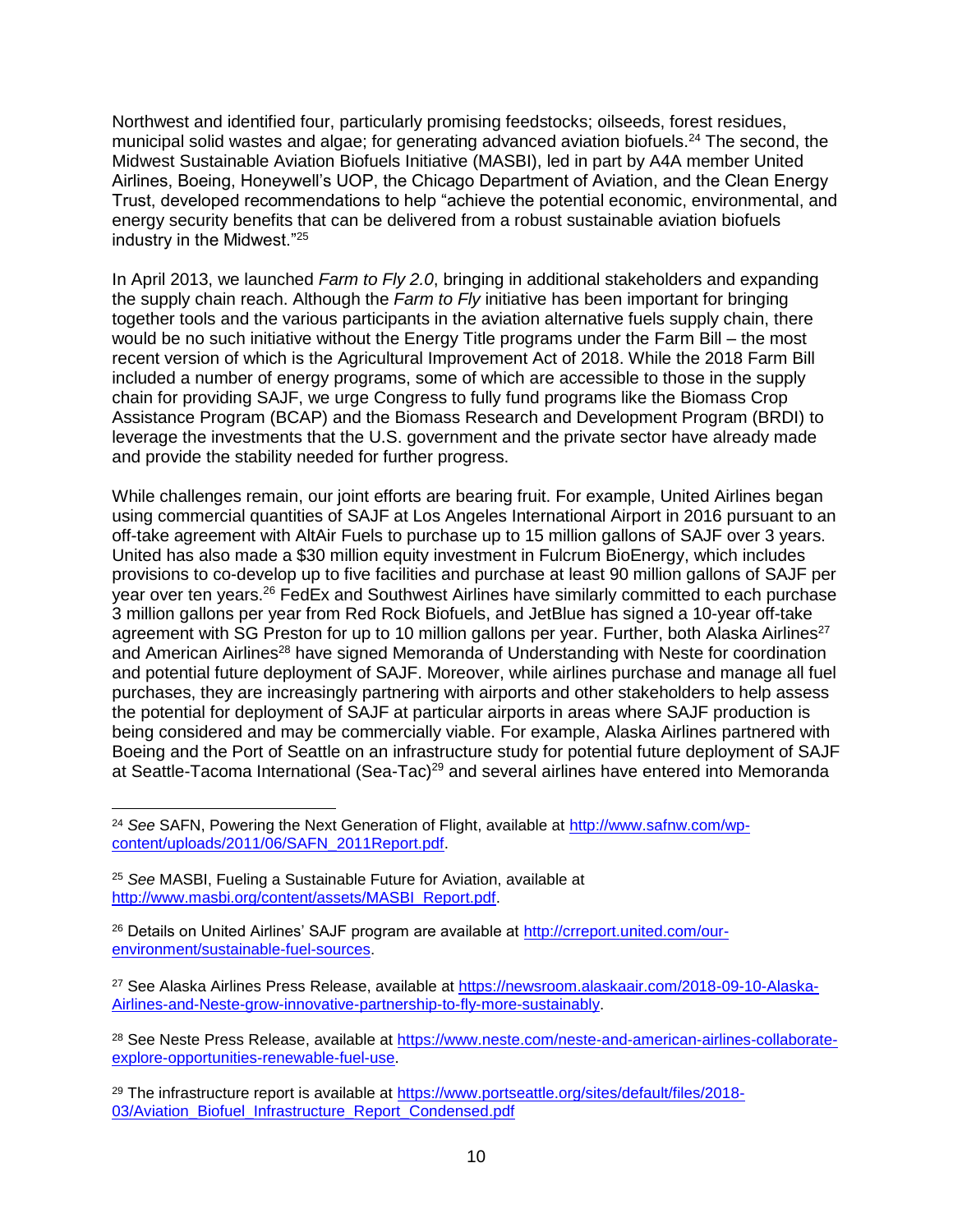of Understanding with Sea-Tac and San Francisco International Airport (SFO) to explore potential SAJF coordination opportunities. In addition, in 2017, United and Atlas Air joined various foreign airlines and Chicago O'Hare International Airport in a special "Fly Green Day" commercial deployment of SAJF.

Although these initial purchase and cooperative agreements for SAJF deployment are promising, two critical observations capture why we cannot be complacent in our efforts. First, these projects would not exist without the public-private partnerships we have engaged in to date. And second, while meaningful to the parties involved, they still are relatively small scale, largely because producing SAJF to meet the rigorous jet fuel specification is a higher hurdle than the equivalent for alternative ground-based fuels. Accordingly, to expand upon these projects and spur more, we must continue to employ all the tools and partnerships we have identified and created to date and take further action to lay the foundation for all supply-chain elements to become self-sustaining.

#### *Industry-Supported ICAO Agreements on Fuel Efficiency and CO<sup>2</sup> Emissions from International Aviation*

Although the U.S. airlines' financial and environmental objectives have continually prompted fuel and GHG emissions savings, several countries have imposed or threatened to impose on international aviation unilateral carbon emissions trading, taxing and charging schemes, which are siphoning away from aviation the very funds the industry needs to purchase new, more fuel efficient aircraft and take other steps to meet our fuel efficiency and emissions savings goals. In fact, as of 2013, the Air Transport Action Group (ATAG) had estimated that \$7 billion in such charges already were being levied on airlines, with more introduced or proposed since.

One of the most onerous of the unilateral measures has been the European Union's imposition of its emissions trading scheme (EU ETS) on international aviation. Despite international opposition from the outset, beginning in 2009, the EU required airlines and aircraft operators (including U.S. airlines and aircraft operators) with flights to European States and territories to monitor and report to the EU their emissions for the entirety of each individual flight to, from and within the EU, as a prelude to the emissions trading obligation that was due to begin in 2012. As a result of the pressure put on the EU from the U.S. and other countries, most significantly from the U.S. adoption of the "European Union Emissions Trading Scheme Prohibition Act" (PL-112- 200), the EU "stayed" the extraterritorial application of the EU ETS to international aviation through year-end 2016, to take into account the progress in ICAO on an agreement for handling aviation's  $CO<sub>2</sub>$  emissions from international flights. In December 2017, the EU approved legislation to extend the stay until year-end 2024, again making the stay subject to ICAO action, this time with respect to progress on implementation of agreements reached in 2016 on aviation's international  $CO<sub>2</sub>$  emissions.

A4A greatly appreciated the leadership of this Committee in approving the "European Union Emissions Trading Scheme Prohibition Act" in 2012. Significantly, in addition to recognizing that the unilateral action of the EU in imposing its ETS on U.S. aircraft operators was unlawful and inappropriate, the statute directed that DOT, FAA and other appropriate U.S. officials "use their authority to conduct international negotiations . . . to pursue a worldwide approach to address aircraft emissions, including the environmental impact of aircraft emissions." Consistent with this directive, the U.S. played a significant role in developing two ICAO agreements to support aviation GHG emissions goals and stave off the proliferation of unilateral emissions taxes,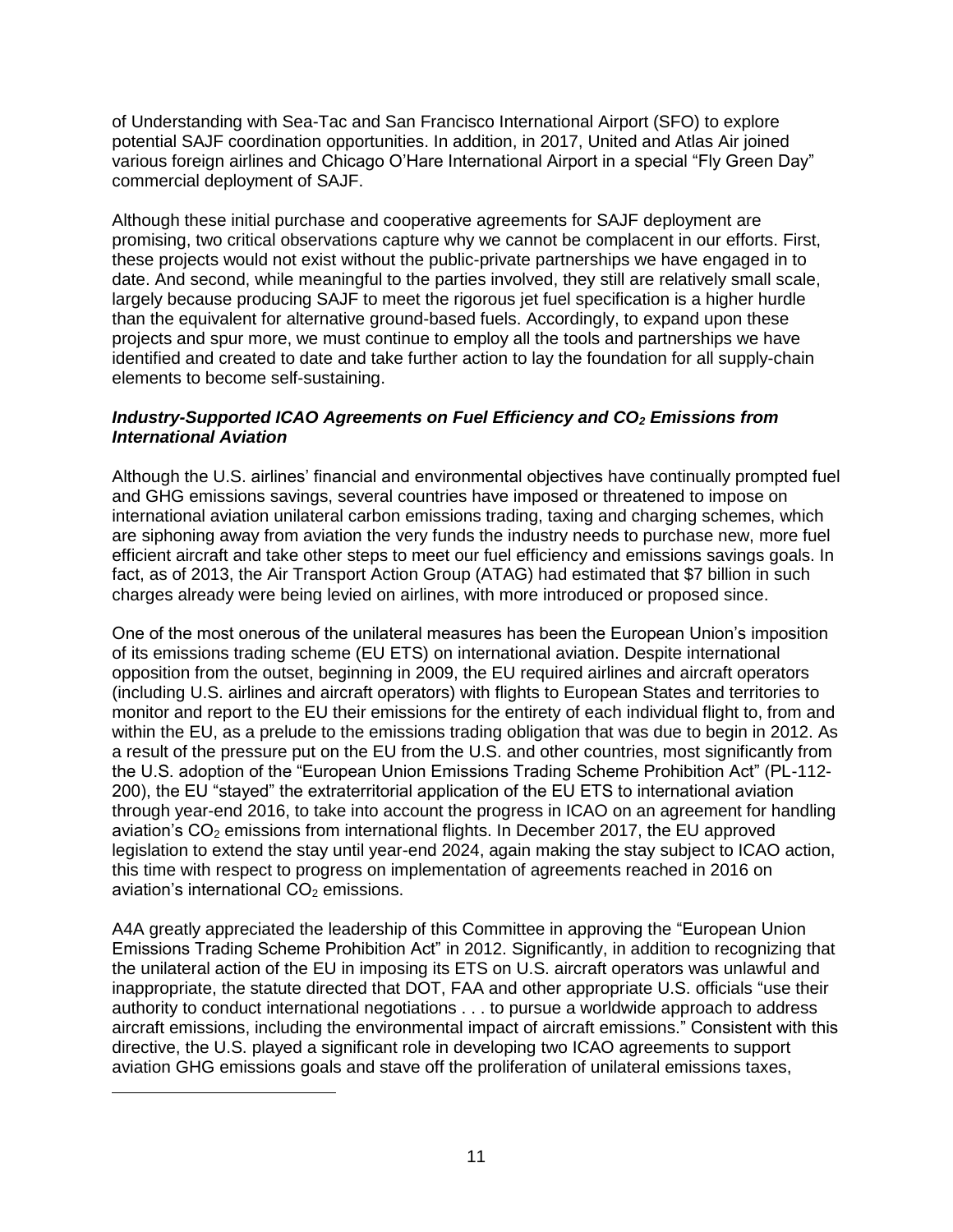charges and trading schemes – one agreement for a fuel efficiency and  $CO<sub>2</sub>$  certification standard for future aircraft and another to establish an international carbon offsetting system to help the industry work towards achieving carbon neutral growth in international aviation from 2020. Both of these agreements, which are supposed to be implemented in lieu of unilateral measures, are broadly supported by A4A, our members and the broader U.S. aviation industry.

#### **1. The ICAO Fuel Efficiency and CO<sup>2</sup> Emissions Certification Standards for Future Aircraft**

ICAO's Committee on Aviation Environmental Protection, which includes representatives from the U.S. EPA, FAA and State Department, the aviation industry, and environmental nongovernmental organizations (NGOs), worked to develop, and then in 2016 proposed for adoption, a set of fuel efficiency and  $CO<sub>2</sub>$  emissions certification standards for future aircraft. The standards, which were approved by ICAO's governing body (the ICAO Council), confirm an agreed level of fuel efficiency for future aircraft, which equates to  $CO<sub>2</sub>$  emissions reductions. The standards applicable to new-type design large aircraft (i.e., aircraft used by airlines) are slated to go into effect in 2020, while the standards for the future manufacture of existing-type large aircraft (also referred to as "in-production aircraft") are slated to go into effect in 2023. $^{30}$ 

Although some countries automatically incorporate ICAO standards into their laws, the United States adopts ICAO emissions standards through rulemaking, typically with EPA adopting the underlying standards and FAA adopting rules to certify aircraft to the standards. As aviation is a global industry, with airlines and aircraft operators operating internationally and aircraft manufacturers selling their aircraft in international markets, it is critical that aircraft emissions standards continue to be agreed at the international level and implemented by ICAO Member States.

A4A and our members support having EPA and FAA incorporate the ICAO fuel efficiency and CO<sup>2</sup> certification standards into U.S. law. Indeed, U.S. aircraft manufacturers will not be able to have their aircraft certified to the standards – a prerequisite for the manufacturers to be able to sell their aircraft in the international market – unless the United States adopts them into U.S. law. Further, if U.S. aircraft manufacturers cannot have their products certified to the internationally-agreed standards, U.S. airlines will not be able to purchase these aircraft for international service.

## **2. The ICAO Carbon Offsetting and Reduction Scheme for International Aviation**

A4A and its members also supported the work that was undertaken in ICAO to develop proposals for a "global market-based measure," in the form of an international carbon offsetting system, to help work toward the industry's goal to achieve carbon neutral growth in international aviation from a 2020 baseline. This measure, the "Carbon Offsetting and Reduction Scheme for International Aviation" (CORSIA), has two parts. First, CORSIA requires that *all* 192 ICAO Member States have their aircraft operators monitor and report to them their international  $CO<sub>2</sub>$ emissions under a common set of rules beginning on January 1, 2019. Second, CORSIA includes an offsetting obligation, which is slated to commence on covered international routes beginning in 2021 and continue through 2035.

 $\overline{a}$ <sup>30</sup> The standards for smaller aircraft (those with less than 60 tons of maximum takeoff weight) have lower levels of stringency and slightly different effective dates, recognizing that flight physics complicate the adoption of certain of the more effective fuel-efficiency technologies into such aircraft.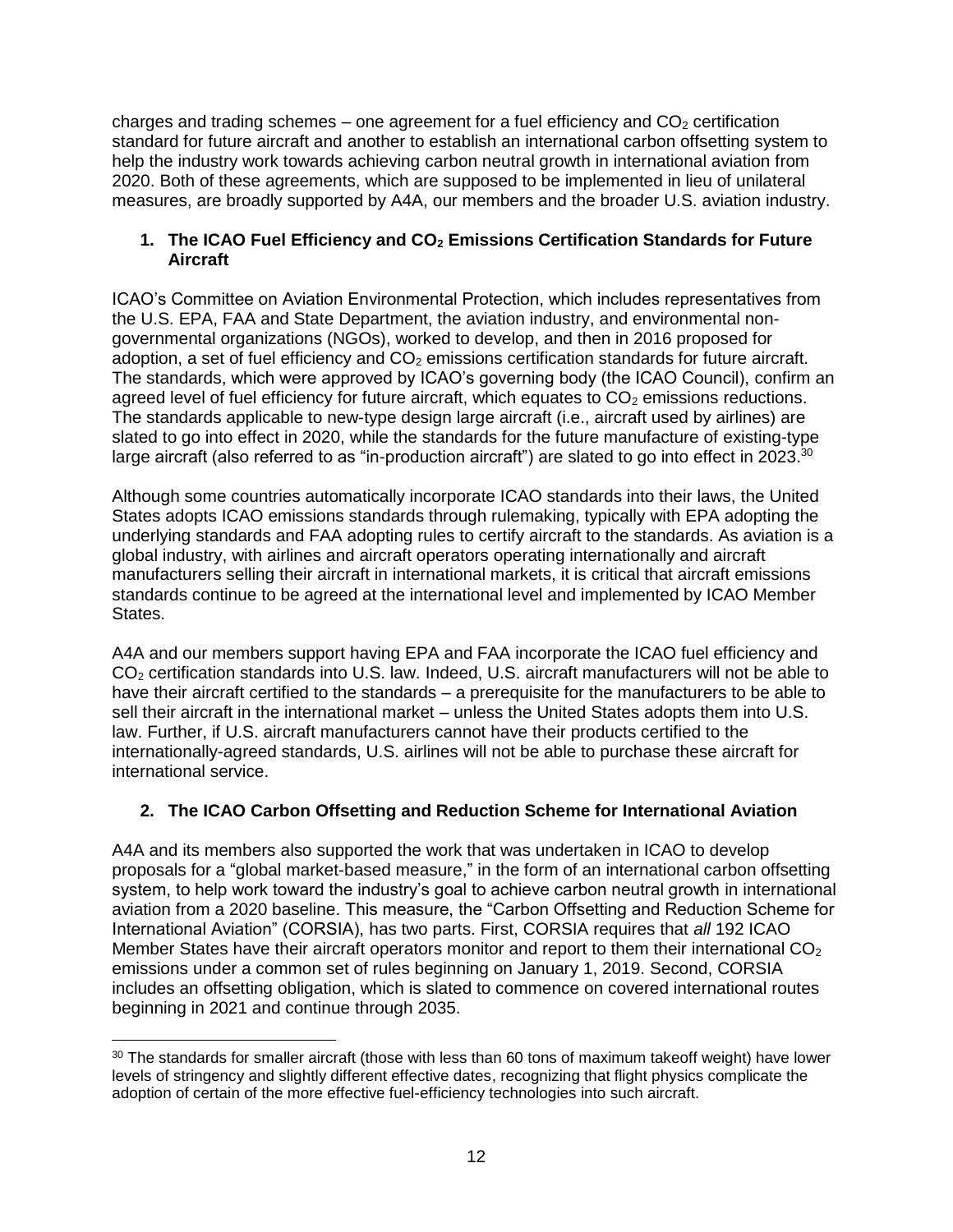The emissions target under the CORSIA agreement is to help support carbon neutral growth on the international flights of operators from the countries that are in the system. All are motivated to achieve emissions savings through technology, sustainable alternative jet fuels, operations and infrastructure measures, although the carbon offsetting requirement kicks in to help fill any gap toward meeting the goal.

While all countries were obligated to begin requiring emissions monitoring data from their aircraft operators as of the beginning of 2019, the offsetting system is slated to be implemented in phases, with the first six years of the offsetting system, 2021 through year-end 2026, being implemented amongst countries on an "opt-in" basis. After that, the offsetting obligation becomes mandatory for all ICAO Member States except the least developed countries and those with very low levels of international aviation activity. Although countries have until June 2020 to opt into the first phase of the offsetting provisions, as of January 2019, 78 countries, representing seventy-seven percent of international aviation activity, including the United States, had already signed up to participate from the beginning.<sup>31</sup>

Very importantly, only the flights to and from the covered countries will be subject to the offsetting requirement. In other words, there is a mutual exemption from the offsetting requirement on flights to and from countries that either are not in the two three-year opt-in phases or are exempt for the duration of the system. This is critical to avoid competitive distortion, satisfy the non-discrimination provisions in the international aviation treaty and ensure that U.S. operators are not disadvantaged by the United States' opting in to the CORSIA offsetting obligation in the non-mandatory phases.

Critically, the agreement states that the CORSIA is to be "the" market-based measure applying to international aviation GHG emissions, precluding countries from imposing unilateral carbon measures on international flights from other countries.

In June 2018, the ICAO Council adopted a package of standards and recommended practices (SARPs) for implementing CORSIA. As with the  $ICAO CO<sub>2</sub>$  standard for future aircraft, it is up to the Member States of ICAO to implement these ICAO provisions. FAA and DOT have existing statutory and regulatory authority that allow them to adjust the fuel reporting requirements that currently apply to U.S. aircraft operators through a rulemaking to comport with the expected ICAO emissions monitoring standards. However, given the short time between ICAO adoption of the SARPs and the January 1, 2019 effective date of the emissions monitoring provisions, FAA and DOT were unable to issue a rulemaking before then. Accordingly, A4A has worked with FAA and other aircraft operator associations to commence the monitoring provisions under a voluntary agreement and we await the DOT/FAA announcement of this approach. Additionally, new, appropriately-tailored legislative authority will be needed for DOT/FAA to apply the 2021+ CORSIA offsetting obligation to U.S. aircraft operators. We would very much like to work with this Committee on a tailored approach to implement the CORSIA SARPs over the course of the next couple years.

<sup>&</sup>lt;sup>31</sup> ICAO keeps a list of the countries that have signed up for the opt-in phase on its website at [https://www.icao.int/environmental-protection/CORSIA/Pages/state-pairs.aspx.](https://www.icao.int/environmental-protection/CORSIA/Pages/state-pairs.aspx)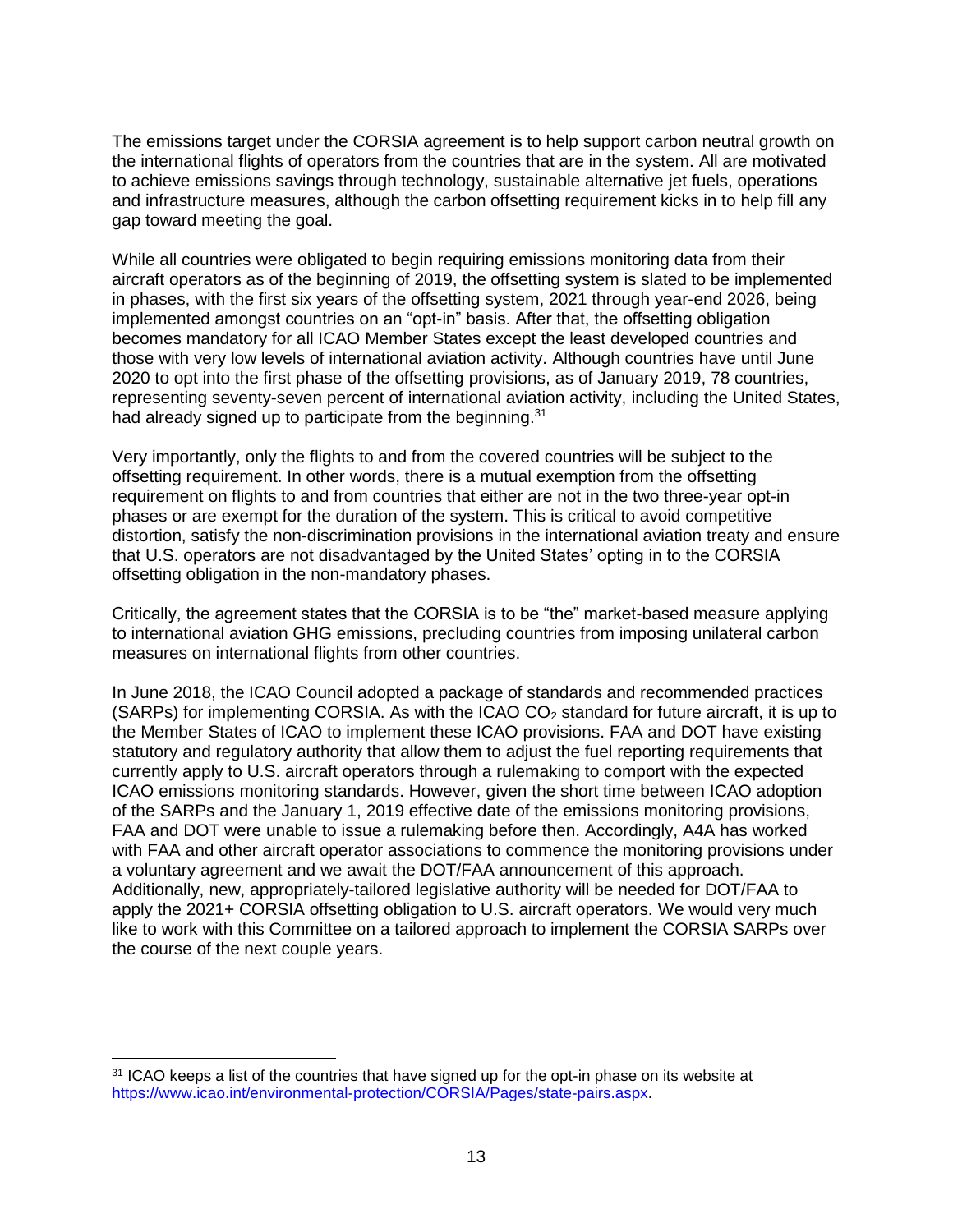#### *Congress and the Administration Should Complement the Airline's Initiatives to Advance Aviation Infrastructure, Technology and Energy Policy*

We are confident that the measures A4A and our members are taking will continue to limit and reduce aviation's carbon footprint, while allowing commercial aviation to continue to provide an invaluable service and be a key contributor to our nation's economy. However, support from Congress and the Executive Branch is needed in three key areas to complement the airlines' concerted efforts: (1) business-case-based implementation of the Next Generation Air Transportation System (NextGen) prioritizing existing equipage; (2) stable policies to further support making SAJF commercially viable; and (3) continuation of aviation environmental research and development programs.

As recognized by the Future of Aviation Advisory Committee (FAAC) in 2010, "NextGen will enable the [National Airspace System] to safely and efficiently accommodate greater numbers of aircraft, from large commercial airliners to smaller general aviation (GA) aircraft, while reducing the overall environmental impact and energy use of civil aviation."<sup>32</sup> Indeed, while A4A member airlines are doing all they can to promote efficiencies within the current ATM system, completing the transition to a satellite-based system will significantly reduce the inefficiencies that are inherent in the outdated, radar-based air traffic control system – saving up to 12 percent of fuel burn and emissions. Not only is an optimally functioning ATM system indispensable to ensure safety and the wellbeing of our industry, our nation's economy, the air traffic control workforce and airline customers, it is also critical to the environment.

As noted, in addition to enhancing U.S. energy independence and security, commercially viable, environmentally friendly SAJF could well be a game changer for the industry's GHG emissions. The aviation industry and would-be alternative jet fuel suppliers are on the cusp of creating a viable alternative jet fuel industry, but government support is needed in the near term to provide financial bridging and other tools necessary to help us get over the cusp. It is critical that Congress and the Administration continue to fund the programs under the Energy Title of the Farm Bill and support public-private initiatives such as CAAFI, the *Farm to Fly* initiative, and ASCENT.

Further, as recognized by the FAAC, "aviation-related R&D investments are vital for a high technology economy and enable solutions that can decrease emissions, create good jobs, increase U.S. competitiveness, and provide substantial enhancements to mobility that benefit the public."<sup>33</sup> As noted, FAA, NASA and the U.S. aviation industry are already partnering on a wide range of research and development projects through the CLEEN, ASCENT and NASA ARMD programs. These programs, which also include research dollars for FAA to maintain leadership in the ICAO environmental standard-setting process, are critical. While the agencies appear to be committed to continuing them, their funding has been under attack. We urge Congress to continue to fully support and fund the FAA and NASA aviation environmental research programs. This is vital to U.S. aviation competitiveness and the leadership role the U.S. plays in driving appropriate aviation energy and environmental standards.

l <sup>32</sup> U.S. DOT, *Future of Aviation Advisory Committee, Final Report*, at 15.

<sup>33</sup> Id. at 13.